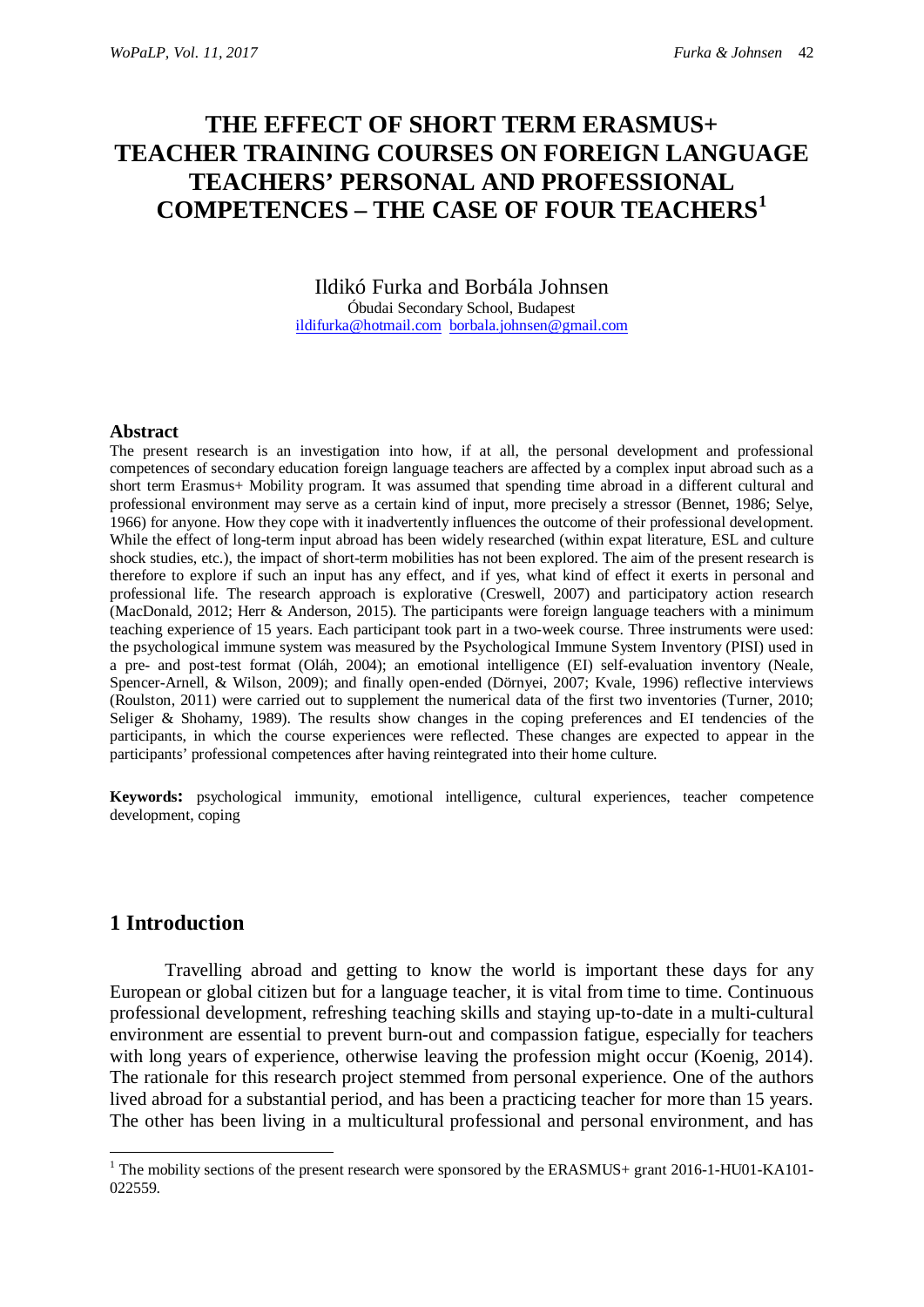been a practicing psychologist for years having worked in a compulsory educational environment. Both have experienced all the vicissitudes of multicultural situations. Therefore, when participation in an Erasmus+ teacher-training course abroad arose, the occasion provided the opportunity to investigate how studying abroad (SA) during a short period of time affects the stimulation and professional development of the participants. The premise of the research project was that spending time abroad in a different cultural and professional environment serves as a stressor for any participant (Bennett, 1986). How this stress is coped with will inadvertently influence the outcome of the professional development by the means of psychological changes. Therefore, the aim was to explore the occurring psychological changes in the participants during a short SA program in terms of psychological immunity and emotional intelligence.

# **2 Theoretical background**

The research project aimed at investigating personal changes as a result of spending time abroad, so we first created an analytical structure of the examined process which functioned as an operational framework. The elements of the analytical structure were labelled as the *setting* of the expected change, which was the SA trip; the *input* that triggered it, which was the stress of being abroad in an unknown environment; the *reaction* of the participants to the input, i.e., the coping strategies the participants employed; and the *outcome* of the whole process, which was reflected in how they viewed their experiences after coming home. The elements of the analytical structure are thoroughly explored in the literature review below.

### **2.1 The setting**

Study abroad (SA) programs have been investigated from many angles. Some of them include the impact of SA on university students' and teachers' careers (Janson, Schomburg, & Teichler, 2009). Others concern themselves with primary school teacher trainees going abroad before starting their professional lives, and how this experience helps them acquire the necessary skills to become a teacher (Driscoll, Rowe, & Thomae, 2014). Yet others focus on how a teacher's self-perception might change after having experienced studying abroad (Wang, 2014).The present research project focused on the European Erasmus+ Mobility program which has provided opportunity for students, teachers and other partakers of the educational field to travel, learn, and grow professionally and personally. The professional value of Erasmus mobilities has been examined closely in several investigations concerning the participants' marketability and skills acquired (Brandenburg et al., 2014; Bracht, Engel, Janson, Over, Schomburg, & Teichler, 2006; or Engel, 2010). The focus of this paper, as opposed to these earlier investigations, was on psychological changes in secondary school teachers as a result of SA.

### **2.2 The input**

It has been widely researched that spending time abroad or moving to another country for a substantial period of time induces the process of acculturation. For Brown (1986) this is the process of learning a second language, but Young and Gardner (1990), Gardner and Lambert (1959), and Schumann (1986) use the term *acculturation* "in a broader sense to refer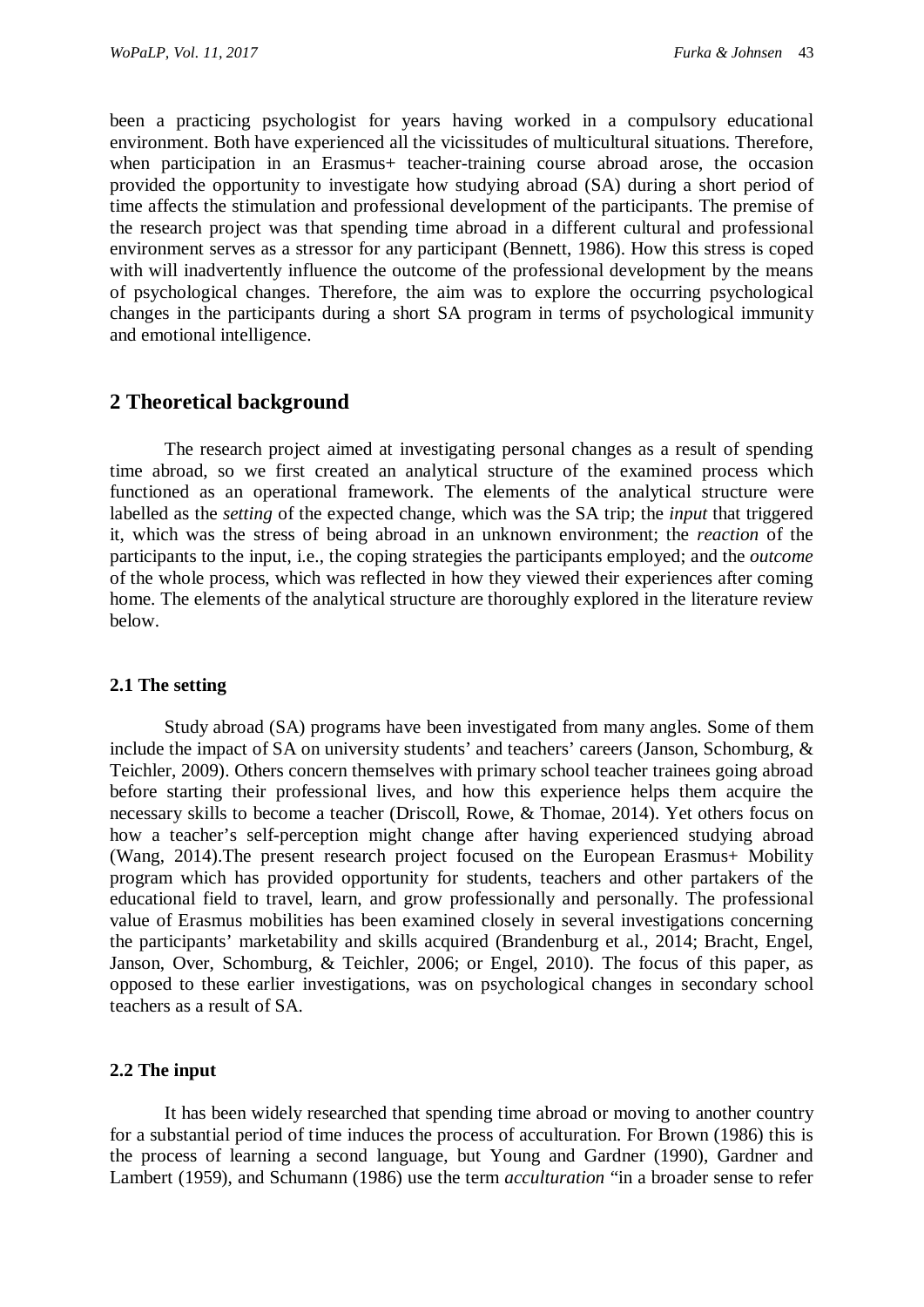to social and psychological contact with speakers of the target language" (p.386). Second language acquisition research identified the stages of acculturation as euphoria, culture shock and adaptation (Brown, 1986). Schumann (1986) identifies culture shock as

the anxiety resulting from the disorientation encountered upon entering a new culture. When moving into a new culture, the learner finds himself in a dependent state. The coping and problem solving mechanisms that he has at his disposal often do not work. (p.383)

Spradley and Phillips (1972), Bennett (1986) and Chen (1999) also consider acculturation as a process that is a type of stressor that pushes the individual to choose a path of reaction. In Schumann's acculturation model (1986), the second language learner may react in three ways to being in an unfamiliar culture as a means of coping with stress: he/she may adapt to the target culture, reject it or assimilate into it. Spradley and Phillips (1972) categorize adaptive responses as 'nativistic', 'accultured' and 'bicultural'. Furthermore, process theory development based on Piaget's ideas claims that being outside one's comfort zone, being in disequilibrium or dissonance provides an opportunity for growth and change (Boyle, 2003). It was postulated that participating in an Erasmus+ course SA program only lasting for two weeks may also induce disequilibrium in the participants, since the SA may serve as an analogous stressor to that of the experience of the acculturation process during a longer stay (Bennett, 1986).

### **2.3 The reaction**

Research focusing on coping (Oláh, 2004; Lazarus & Folkman, 1984; Krohne, 2002) investigates individuals' reaction to different stressful situations. It is highly relevant in our investigation as our premise was that spending time abroad in a different cultural and professional environment serves as a stressor for the participants. Reaction to this stress may vary, it is either eustress or distress (Selye, 1966), but it is stress nonetheless. Preferences for coping in an individual are defined by his/her psychological immune system (Oláh, 2004) which is a complex cognitive resource pool of personality traits used to cope with demanding situations without damaging the person's developmental potentials. The construct of the psychological immune system denotes personality resources that help the individual cope with long term stress or manage threats successfully in a way that the personality's integrity, its functional efficacy and developmental potentials do not become damaged. Rather they become richer from the interiorization of the knowledge and experience accumulated by dealing with stress actively. In other words, one faces the problems and comes out feeling victorious, having achieved something.

In addition, the field of emotional intelligence (EI) research (Goleman, 1996) also deals with what kind of reactions individuals show when in demanding situations. As Bibi, Kazmi, Chaudhry and Khan (2015) put it: "Emotional intelligence is the ability to perceive, control and evaluate emotions and the ability to understand one's own emotions and the emotions of others" (p.81). EI may be divided into four major domains: Self-Awareness, Self-Management, Social Awareness, and Relationship Management (Goleman, 2001). It seems that people who have lower EI scores tend to have poor physical and mental health as well, and cannot cope with stressors (Batool, 2011). It has also been shown that different levels of emotional intelligence induce different styles of coping strategies, and there seems to be a significant relationship between problem solving abilities and the preferences for seeking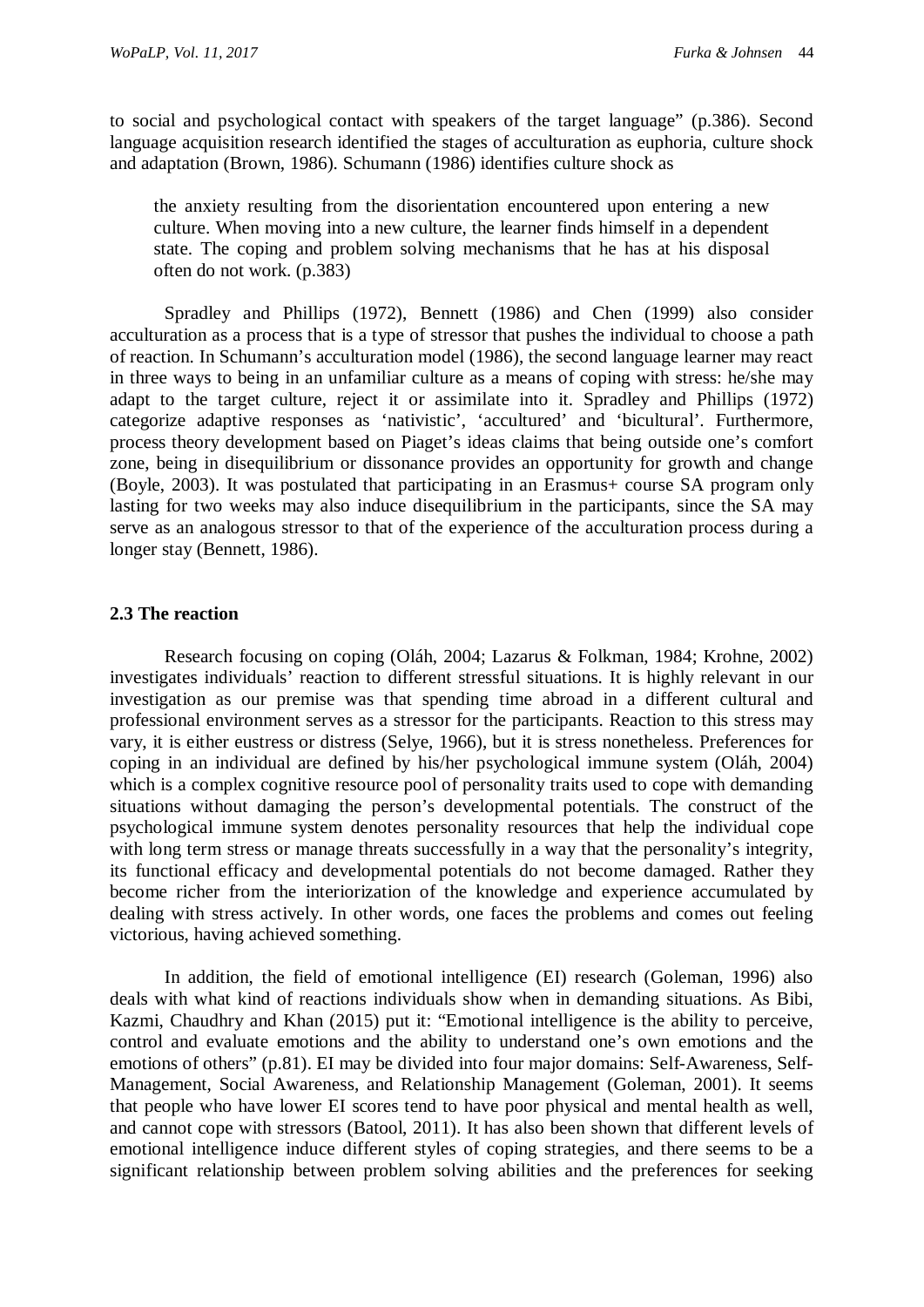social support (Brink, 2009). Furthermore, higher EI is associated with higher satisfaction with life, and better perceived problem-solving coping abilities (Bastian, Burnsand, & Nettelbeck, 2005). For that reason, EI theory cannot be ignored when one is concerned with how an individual manages situations and life events when outside their comfort zones, as in the case of study abroad programs.

### **2.4 The outcome**

As part of the *outcome* of SA, certain psychological states, namely, well-being and satisfaction come into play. Subjective well-being (SWB) is a general area of scientific interest, and it has been established that SWB is mostly a cognitive judgment and is connected to comfortable/uncomfortable experiences in life (Diener, 1984). However, what counts as happiness is a very complex issue. SWB research has been helpful in many fields from health care statistics (Kobau, Sniezek, Zack, Lucas & Burns, 2010) to helping adolescents avoid suicide (Garcia, 2010). Diener, Suh, Lucas, and Smith (1999) look at three decades of wellbeing research and claim that the original ideas that youth and modest aspirations contribute to the feeling of well-being should be considered obsolete because there are certain psychological factors such as coping strategies, life satisfaction and pleasant or unpleasant affects that determine more clearly how much people think they are well. Diener et al. (1999, p.274) define subjective well-being as "a broad category of phenomena that includes people's emotional responses, domain satisfactions, and global judgments of life satisfaction". As such, the framework of SWB can be used to investigate life events that have an affective influence on one's state of mind at a given point in time. Being in another culture is considered a stressor (Spradley & Phillips, 1972) that causes the participant to experience a state of disequilibrium (Nadler, 2011). The appearance of stress evokes coping strategies in a person's behavioural repertoire which play a part in determining a person's well-being and satisfaction with life (Diener et al., 1999). Therefore, a research design examining the effects of SA programs has to include satisfaction with life as part of SWB in its investigative focus.

# **3 Research design**

The research design was explorative in nature since it was intended to identify any changes, factors, or key elements of the developmental process during the SA; so the design intended to cater for finding factors, changes and key elements as suggested by Creswell (2007). It was also participatory, as one of the researchers was also one of the participants (MacDonald, 2012; Herr & Anderson, 2015). Furthermore, in order to be able to measure the *reaction* resulting from the *input*, a pre-test – post-test format was decided on in the case of the questionnaires applied (Bell, 2010). In addition, after the SA, which essentially formed the *input* between the two tests, psychological coaching sessions with the help of the reflective interview method defined by Roulston (2011) were employed with open-ended questions (Dörnyei, 2007) with the participants to highlight the *reaction* section of the analytical process. This allowed us to combine qualitative and quantitative type of research methods as deemed essential by Seliger and Shohamy (1989). The sessions served not only to provide thick description of the process in the sense Geertz (1973) used the term in as much as any information arising during the sessions added to the data, but also provided the possibility to analyse and to develop the participants' psychological state and processes. Finally, the design followed that of action learning process (Gifford, 2005), which is learning by doing (Revans, 1998, 2011): "Action learning aims to help participants learn from and resolve existing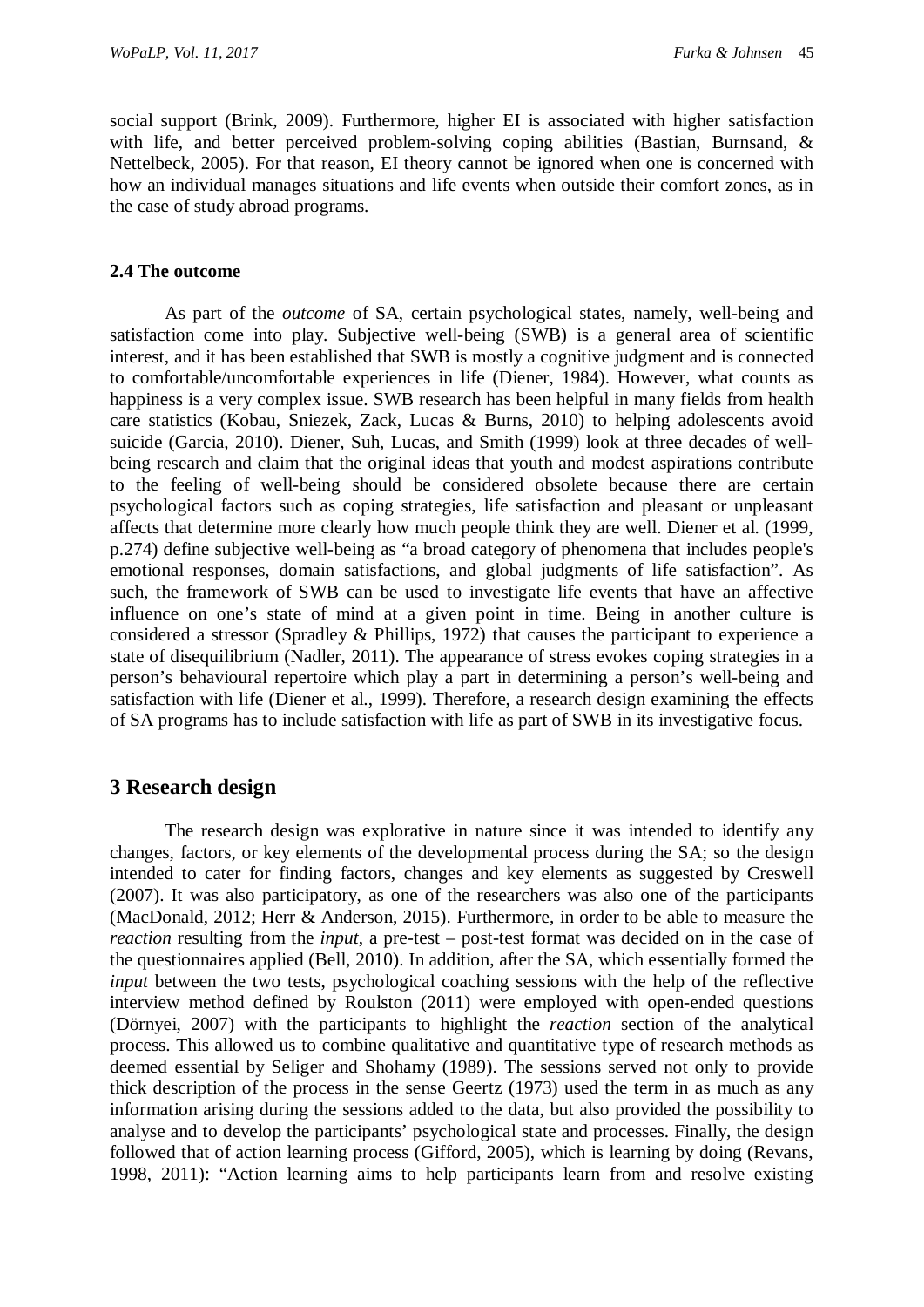issues" (Gifford, 2005, p.1). Gifford (2005) establishes seven key points that action learning is: (1) a way of learning by doing (2) based around the 'set', that is the situation to learn from, (3) it is as much a philosophy as a practice, (4) it focuses on problems not puzzles, i.e., it does not intend to find a single solution, (5) it is a developing field, (6) a loosely applied term, and (7) a high risk high gain situation, meaning if the learning process is ineffective, much time has been wasted with no results. But if it is effective, however, the gain is immense.

It is postulated that the SA program, the *setting* in our case, is very much learning by doing – one cannot grow or change in an SA situation if not experiencing it fully. This type of involvement is one of the basic descriptors of action learning theory. Another parallel between an SA and an action learning set is that both are unique and are provided by circumstances, forming the *input*, without the possibility of repetition. Another similarity with action learning processes is that there is no facilitator who would take control over the arising situations of the SA, just as an action learning facilitator does not intervene in the action learning process. Rather the participants have to find a solution on their own (Gifford, 2005), the *reaction* in our investigation. Finally, the high risk – high gain principle of action learning also seems to be a parallel trait with SA programs, because in both processes participants have to take individual responsibility of their decisions, the *outcome* of the process, and if those decisions turn out to be ineffective, the time, money and effort are all wasted.

## **4 Methods of data collection and analysis**

Collecting the data and their analysis were carried out during the educational year of 2016/2017. To obtain ample data on the *reaction* section of our analytical structure, the psychological changes were measured with both quantitative and qualitative instruments. The quantitative instruments in the form of various psychological tests were all administered before and after the mobilities to reflect any changes. The first round of numerical data collection was carried out in June 2016, whereas the second was conducted in February 2017 after all four mobilities had been completed by October 2016. Data analysis of these tests took place after all the data had been collected. A psychological coaching session – in the form of a reflective interview – was carried out after the data analysis to have a more comprehensive *outcome* in the participants' psychological changes.

### **4.1 Participants and the input**

The participants were four female teachers of English, Italian and Russian, aged 39 to 48, who had been sharing a common organizational culture for four years at the time of the SA. The minimum teaching experience of the participants was 15 years. Each participant took part in a two-week Erasmus+ teacher training course in the target countries of their expertise that aimed to refresh their language skills and their professional teaching repertoires. The participants had not had opportunity to partake in similar professional development as the Erasmus+ program is fairly new.

The four mobilities, i.e., the trips to another country and the experiences there, were considered the *input* part of the process. The actual course content and delivery was left out of the scope of the investigation, as the common variable was being abroad and some disequilibrium arising during the experience. It was the affective characteristic (Boyle, 2003) of the *input* that was focused on.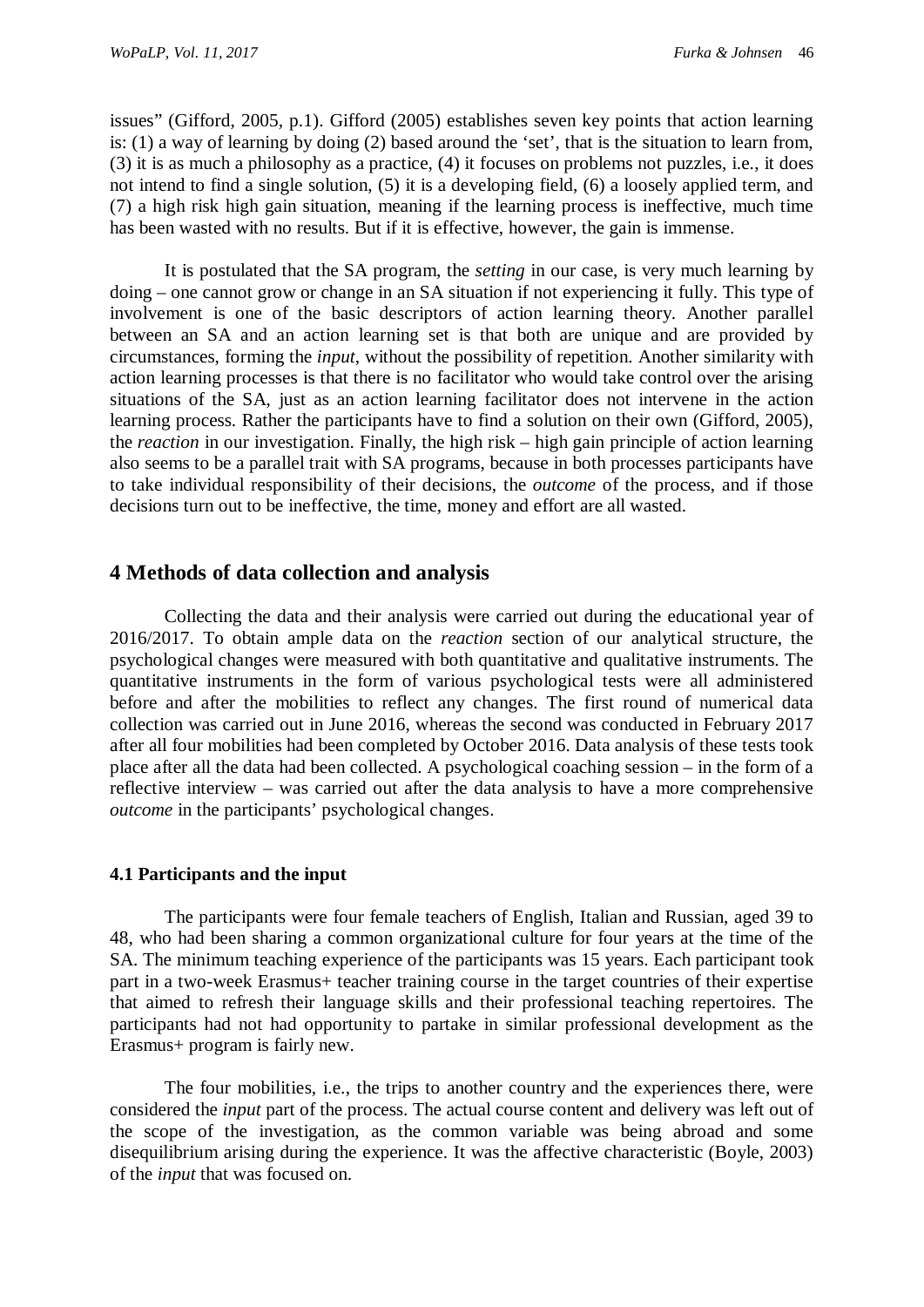### **4.2 Instruments and research process**

The *reaction* section of our analytical structure was measured by several inventories. Firstly, the psychological immune system inventory (PISI) (Oláh, 2004) is an 80-item Likertscale instrument. Its 16 graduations were created to measure the constructs of (1) positive thinking, (2) the feeling of being in control, (3) the feeling of coherence, (4) self-respect, (5) the feeling of growing, (6) managing resources (flexibility, taking up challenges), (7) ability to monitor social resources (empathy, social monitoring), (8) ability to create resources (creativity), (9) ability to mobilize resources (self-efficacy), (10)ability to mobilize social resources (ability for social mobilization), (11) ability to create social resources (social creativity), (12) ability to synchronize, (13) steadfastness/resolution, (14) ability to control impulses, (15) emotional control, and (16) the ability to block irritability. The participants had to choose how much they felt the statements were true for them. Answers to each item were added up to form clusters based on which statement measured which construct. For instance, for positive thinking, items 1, 17, 33, 49, 65 had to be added up, and for the ability to control oneself items 2, 18, 34, 50, 66 had to be calculated. In this way, differences on each construct were possible to detect, and also the aggregate of the 16 constructs showed an overall psychological immunity index. The difference in the scores showed where changes occurred in the participants' psychological immune system. A standard average is available for each of the 16 constructs and for the aggregate sum as well. This can be used to compare the individual results.

The *Life Satisfaction Scale* (LSS) created by Campbell, Converse and Rodgers (1976) measures life satisfaction on a five grade Likert-scale. Items form a two-ended pole of opposing qualities. The poles were (1) boring – interesting, (2) unhappy – happy, (3) difficult – easy, (4) useless – valuable, (5) lonely – social, (6) empty – full, (7) full of joy – hopeless, (8) bound – free, (9) unsuccessful – successful, and (10) full of opportunities – lacking opportunities. The respondents had to mark the scales based on their own opinion of their life experience. In addition, the *Satisfaction With Life Scale* questionnaire was used (SWLS) (Diener, Emmons, Larsen, & Griffin 1985; Diener, 2006) which is also a short, five-item questionnaire where the respondents had to choose a number on a seven grade Likert-scale for each item. The items were the following: (1) In most ways my life is close to my ideal; (2) The conditions of my life are excellent; (3) I am satisfied with my life; (4) So far I have gotten the important things I want in life; and (5) If I could live my life over, I would change almost nothing. As it takes very little time to fill in, this instrument has been hugely popular, and it is proven that it has high internal consistency and validity, and it has proven reliable over time as well (Campbell, Converse, & Rodgers, 1976 as cited in "75 papír-ceruza teszt" [75 paperpen test booklet], p.7). The scores of the items were simply totalled.

Furthermore, any possible change in the EI abilities of the participants was measured with a self-evaluating inventory of EI (Neale, Spencer-Arnell, & Wilson, 2009) in the four components as put forward by Goleman (2001). The inventory had four sections of selfrespect, respecting others, self-awareness and being aware of others, with eight items investigating each section. The respondents had to choose how much they agreed with the statements on a five-grade Likert-scale. Scores for the four parts were added up separately to show the pre-state and the post-state EI index. The difference in these subcategories showed where the change occurred.

Finally, the last element of the analytical structure, the *outcome* phase was embodied in the psychological coaching sessions. Psychological coaching aims to increase the well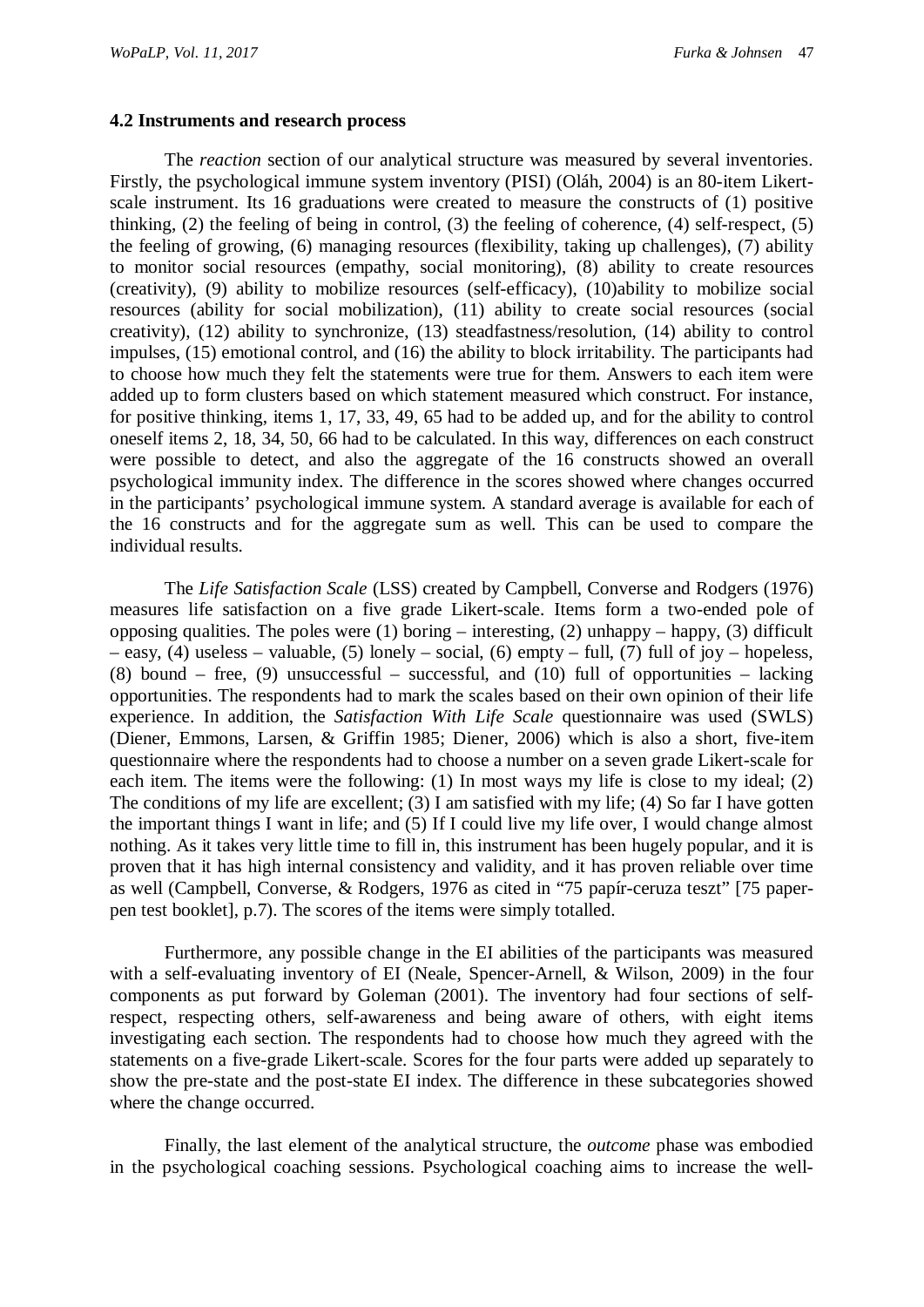being and satisfaction of the client both in their professional and personal lives through "helping to move the client into a meta-cognitive position, i.e., thinking about their thought processes in a more detached way" (Dunkley, 2017, p.2). Thus, the participants had the benefit of seeing the highlights of the *outcome* of the SAs, and were provided with any assistance they might have needed. The session was only carried out after the two rounds of data collection with the numerical instruments had been administered and the data had been analysed. The framework of the psychological coaching was a reflective interview (Roulston, 2011) of an open-ended type (Dörnyei, 2007). Therefore, the questions were designed based on the scores of the quantitative data. The interviews required the participants to be reflective. In this way, the sessions gave the opportunity for the participants to understand, elaborate and focus on the changes in their psychological and emotional disposition (see the theory on motivational interviewing in Hettema, Steele, & Miller, 2005). The core questions focused on four areas: (1) past experience (2) present professional circumstances and motivation for participation, (3) the scores of the inventories, and (4) summary questions and forward pointing questions to the future based on the experience of the SA.

# **5 Results**

In the following sections, the scores of the inventories and the results of the reflective interview sessions are detailed separately one after the other. To ensure anonymity, the participants were given pseudonyms (Emőke, Petra, Gizella and Ibolya) in the description below and in the discussion (section 6).

### **5.1 The** *Psychological Immune System Inventory* **results**

Figure 1 shows the aggregate sums of PISI for each participant before and after the SA. The red columns indicate the pre-trip and the blue ones the post-trip state. As evident for each participant, there was an overall positive change that was reflected in the sum scores. The change for Emőke was 16 points in the aggregate, the change for Petra was 38 points, for Gizella it was 26, and for Ibolya it was a massive positive 82 difference.



Figure 1. The Psychological Immune System Inventory (PISI) scores for the four participants before and after the SA

To illustrate this analysis, presented below in Figure 2 are Petra's PISI scores, followed by the description of how the PISI can be interpreted.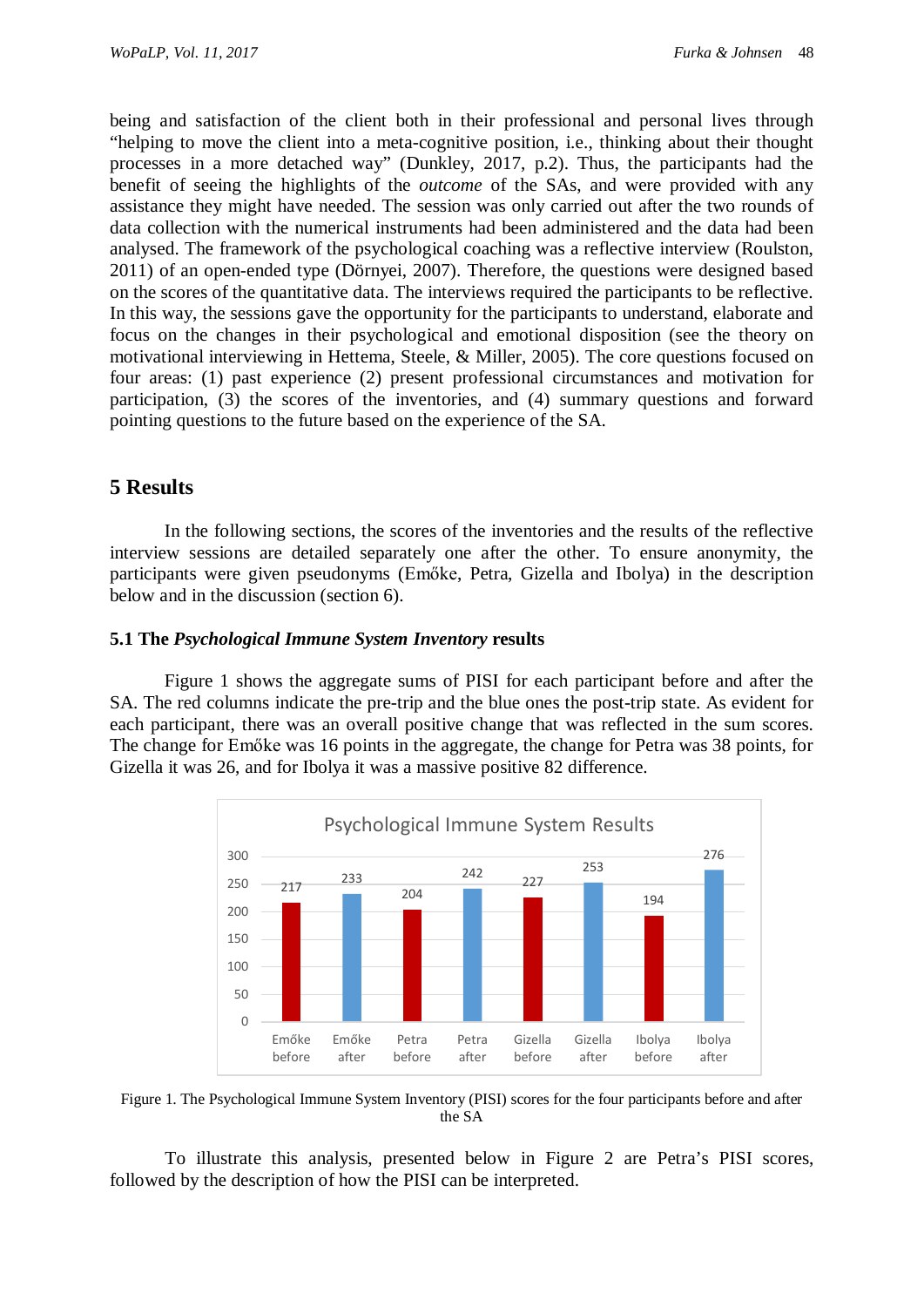

Figure 2. Individual changes in the 16 constructs of the PISI for Petra

In the case of Petra, except for the ability to block irritability and the ability to control impulses, all other PISI aspects changed positively. Major changes were shown in the ability to control her emotions (from score 10 to 15, standard: 13.8), in her ability to monitor social resources (empathy) (from score 14 to 19, standard: 13.8) and managing resources (flexibility and taking up challenges) (from score 9 to 14, standard: 14). In addition, her feeling of coherence changed from score 13 to 17 (standard: 16, the feeling of being in control from score 12 to 15 (standard: 13.9), steadfastness/resolution (from score 14 to 16, standard: 17.6), and her ability to synchronize with her surroundings (from score 12 to 15, standard: 14.8). Her biggest change was reflected in self-efficacy with a change from score 11 to 19 (standard: 14.7). The two negative changes on the ability to control impulses and to block irritability should be considered as positive ones because for the given participant the decrease in ability to control impulses turned out to be a liberating experience reflected in an increased score of self-efficacy. The analyses of the PISI in such a multifaceted and complex manner were supplemented by the methodology of psychological coaching. The analysis of the numerical data and the psychological coaching session made it feasible to consider the main possible consequences of the changes with the participant. The participants' reflection of the complex view of their PISI scores and the psychological coaching session's results helped deepen the developmental change induced by the SA. This was evident by the self-evaluation of the participants at the end of the sessions.

### **5.2 Results on the** *Life Satisfaction Scale*

Figure 3 shows the *Life Satisfaction Scale* (LSS) (Campbell, Converse, & Rodgers, 1976) scores. The score for each item was added up to form an aggregate sum and was compared before and after the trip.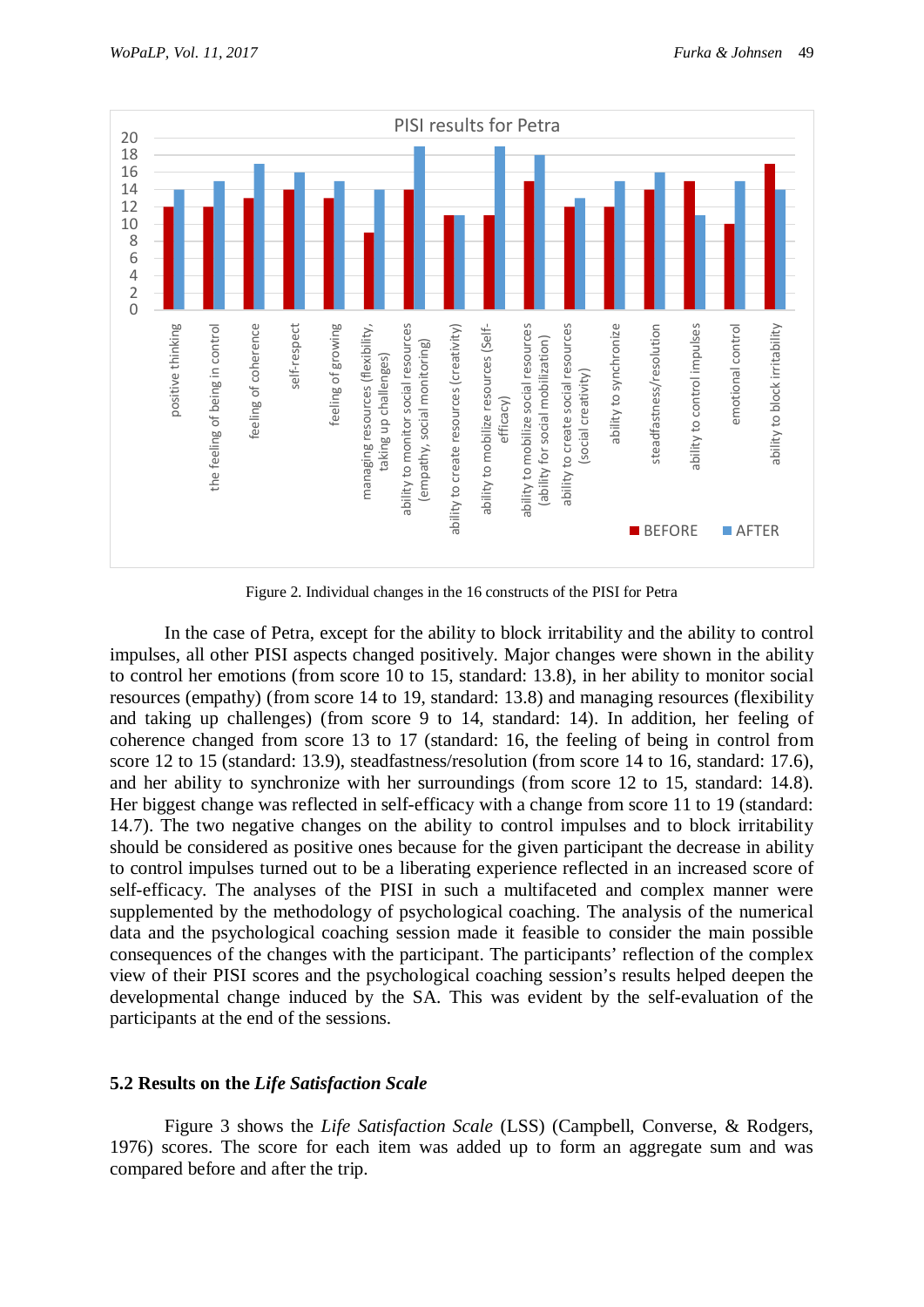

Figure 3. Life Satisfaction Scale scores (aggregates)

The aggregates are used to show the tendency in subjective well-being and life satisfaction. There were two cases of positive change for Gizella (from score 47 to 57) and Ibolya (from 53 to 63). Gizella showed no change, whereas Emőke showed a slight negative change on LSS. Again, the details in tendencies were discussed during the psychological coaching with the participants. Overall, even the negative or no change scores had significance in the developmental process of the participants just as in the case of the PISI scores, since the psychological coaching sessions provided an opportunity to discuss why the scores turned out to be as they did. Making the participants reflect on the scores and what could have caused them provided insight into the psychological state and process of the participants, thereby presenting the possibility for the participant to formulate their own conclusions on the processes. Such a reflective, retrospective and inclusive psychological coaching procedure enhanced the *outcome* of the input.

### **5.3 Results of the** *Satisfaction With Life Scale*

For the *Satisfaction With Life Scale* (Diener, et al., 1985) Figure 4 shows the individual participants' aggregate scores of the five items of the inventory. All four participants showed a slight increase in satisfaction.



Figure 4. Satisfaction With Life Scale aggregates

Overall, as it is shown in sections 5.2 and 5.3, the inventories included were wellbeing scales focusing on different aspects of subjective well-being (SWB). Whereas scores of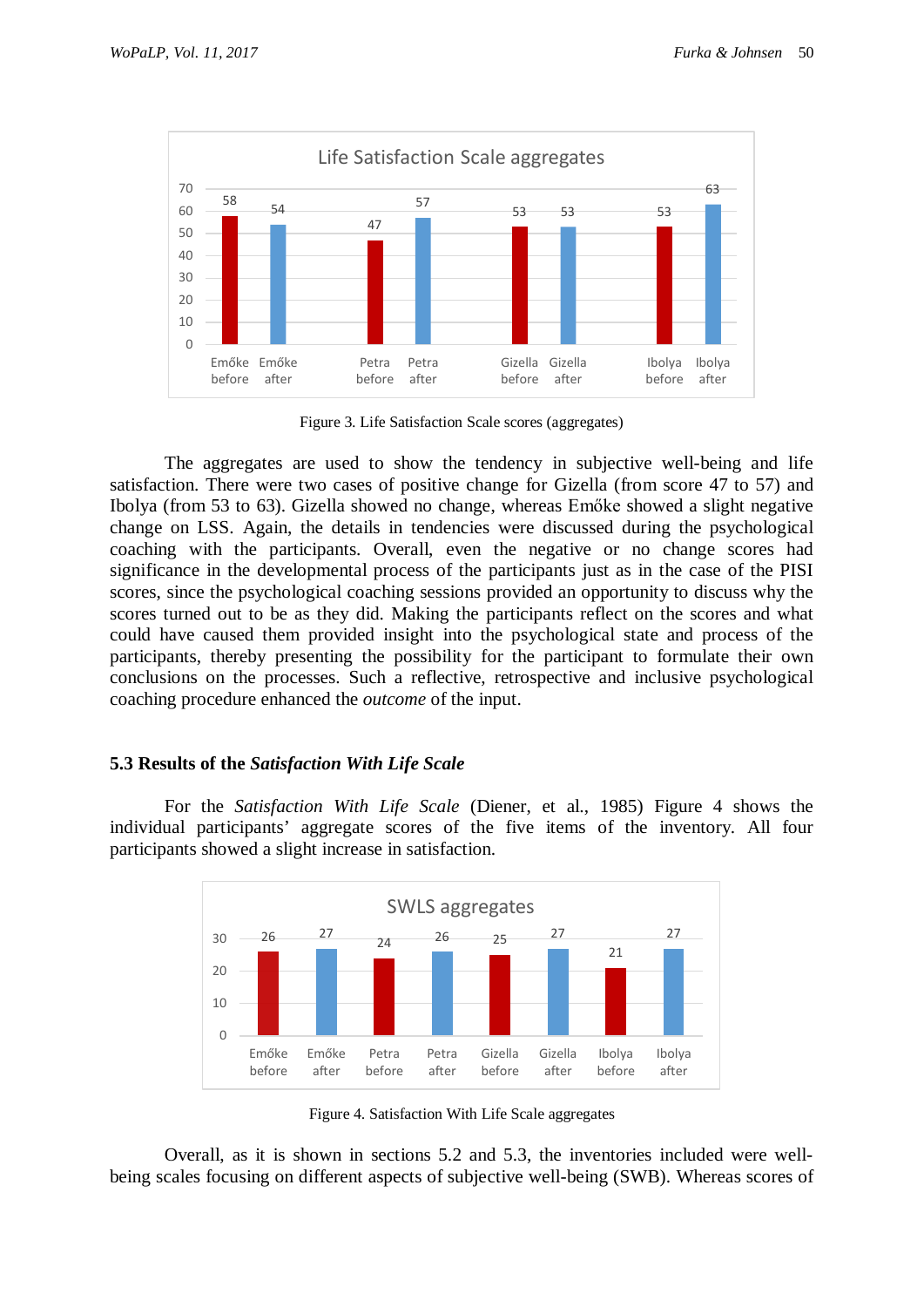the first do not reflect clear satisfaction, the other does represent overall satisfaction. So here, as well as with the scores of the PISI, the need for an interdisciplinary complex interpretation of the scores was evident. This was attempted during the psychological coaching sessions, the result of which are presented in section 5.5.

# **5.4 The results of the** *Emotional Intelligence Inventory*

Figure 5 shows the scores for the *Emotional Intelligence Inventory* taken from Neale, Spencer-Arnell, and Wilson (2009).



Figure 5. Emotional Intelligence Inventory scores in the four sections

It is possible to detect an overall increase in EI scores in all four areas of self-respect, respecting others, self-awareness and being aware of others for Petra, Gizella, and Ibolya. Emőke showed a decrease in the sections of self-awareness and being aware of others but an increase in self-respect and respecting others. For Ibolya self-awareness decreased. The need for a multifaceted view of managing changes was also obvious in the analysis of this inventory, which happened with the psychological coaching.

### **5.5 The results of the reflective interview sessions**

All the participants embarked on the SA mobility firstly with the assumption that being abroad is highly important for language teachers, secondly, with the goal to update their language use, and finally, with the aim to refresh their array of teaching methods. Their expectations were all fulfilled in these areas, so all the participants experienced the SA as a successful enterprise. They highlighted, among other things, (1) how good it was to be able to work with a community in the host culture, and (2) how relieving it was that the other participants' level of knowledge was minimum at the same level with theirs, but they mostly felt higher qualified than the other participants. These two factors helped them feel comfortable. In addition, they also mentioned how refreshing it was to be in a different cultural environment and to experience how one culture integrated another. As Gizella noted in her interview: "*It was good to see how accepting the Latvians were. It suggested that I can*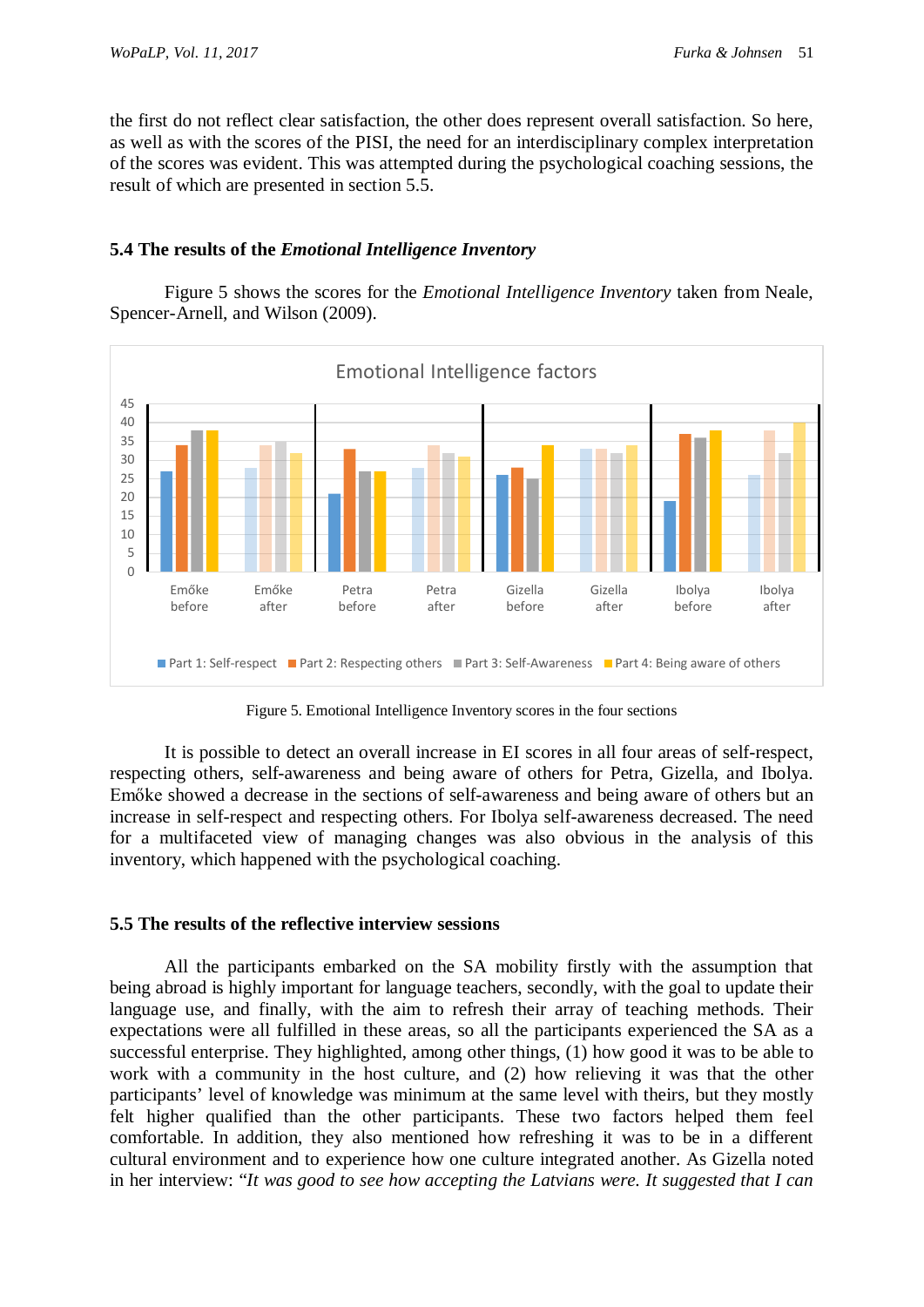*dare to be myself*". Furthermore, all the participants expressed that they came home with at least one new technique of methodology, and said they would want to use or had already used this new technique in their regular teaching, even though their current professional environment was restricted by regulations and limitations of physical conditions compared to what the participants would find useful and effective with their students. What is more, all the participants revealed how good it was to have a generously funded educational trip, which gave them a sense of complete freedom to participate in costlier extracurricular activities otherwise out of their monetary reach.

As a further point, two out of the four participants said they would need to learn more about using multimedia in their classes as there are an increasing number of students with different learner attitudes and learning abilities. Based on the knowledge they acquired at the courses, they felt that making use of digital devices and materials in their teaching practice would help fit the material and learning process to their needs more easily. Additionally, all the participants reported forging professional relationships, friendships, or other types of social contacts that they could use in their pedagogical work in the future. Two out the four participants mentioned how good it would be for their students to have pen pals in the future from the countries of the SAs they attended.

Most importantly, all the participants expressed how their motivation to keep teaching was strengthened by the fact that participants from other countries reported encountering similar difficulties in their compulsory education environment, for instance, the general tendency for demotivation of secondary school students or the lack of professionally motivated colleagues, and through meeting professionals motivated and involved in their professional lives. For example, one of the teachers teaching a generally less favoured foreign language even felt especially valued by experiencing that her taught language had a high level of professional recognition by the SA participants. Furthermore, all the participants voiced that adapting to the target culture was indeed an issue, albeit a positive one for these participants. In one case it was exceptionally liberating. Ibolya said that "*it was natural and comforting to be there as opposed to being in a constant cultural conflict at home in the classroom*", with which she expressed her frustration over the cultural differences of her home culture (Hungarian) and the culture she teaches through her subject (English). Nevertheless, in all four cases adapting to the host culture was reported as a successful experience. Adaptation is considered to require effort (Krohne, 2002), but the stress of adaptation can work as eustress, as it was the case with these participants.

Overall, all the participants expressed their wish to take part in an Erasmus SA again, but not every year. They felt that every two or three years would be enough to cope with the preparation for the SA and going through the experience. This seems to reveal the fact that the SA did indeed function as a stressor, and even though the participants found it highly beneficial altogether, they also experienced it as a psychologically, emotionally and professionally demanding challenge.

# **6 Discussion**

It may be stated with considerable confidence that all the data collected with the instruments show the same tendency, namely, that the SA did, in fact, have a positive and forward propelling effect on the participants' personal and professional development. The PISI aggregate scores increased, which reflects a stronger psychological immune system for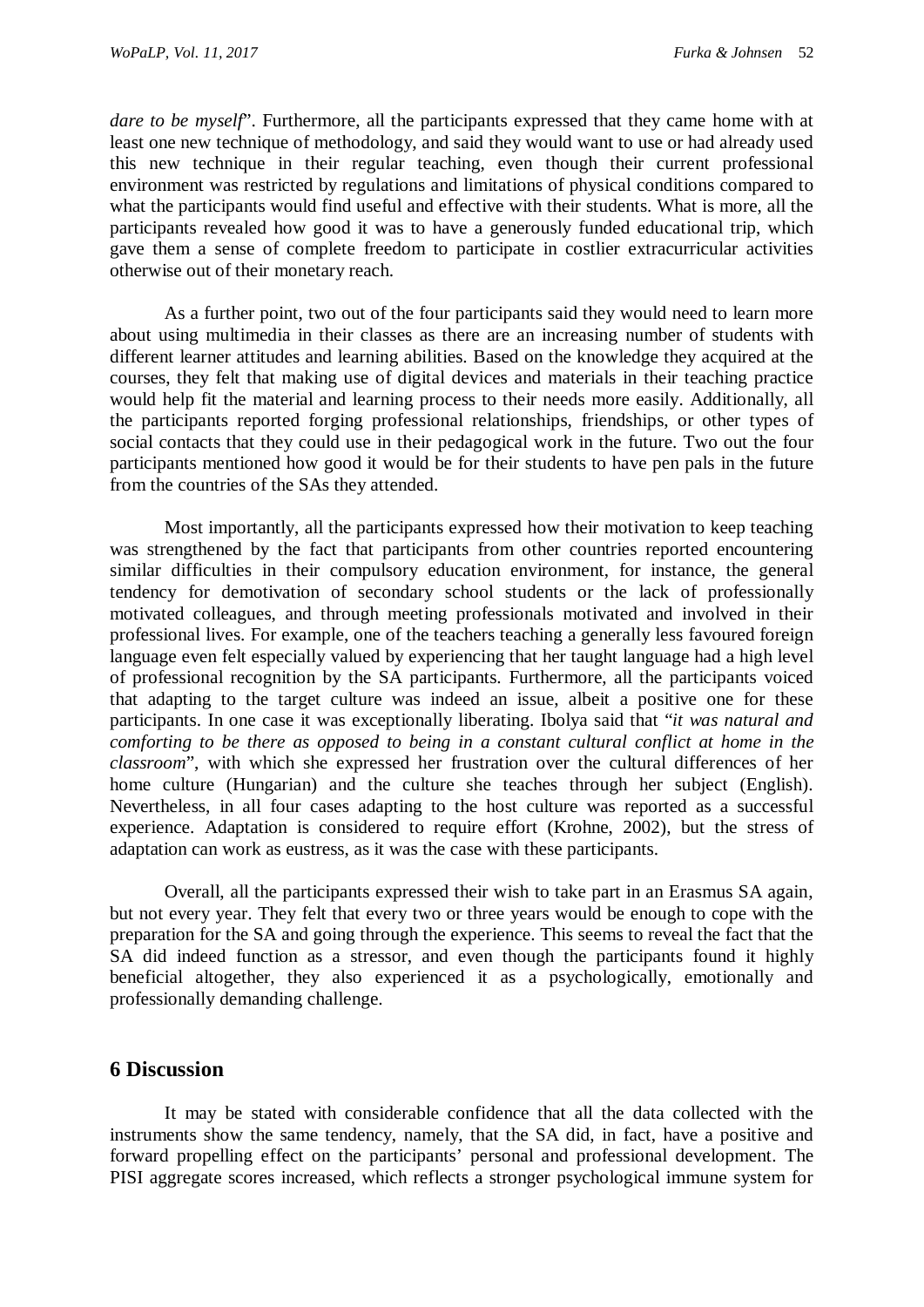each participant, supposedly because of the SA. The LSS and SWLS scores increased in general, which reflects a general increase in the subjective well-being of the participants. The EI scores also highlight a positive difference in the level of emotional intelligence after the SA. The tendency of positive change in all the scores suggests a connection between the strengthening of the coping preferences (PISI), the subjective well-being (LSS and SWLS), the enhanced EI qualities of the participants, and how they experienced the SA.

The psychological coaching sessions were a great asset, as they provided an opportunity to further explore the numerical data. With the participants' reflection on the areas where the changes in the quantitative scores occurred, a fuller picture of the psychological processes emerged. What is more, it was possible to give the participants tangible feedback on what the changes in the numerical data reflected. The numerical changes indeed turned out to parallel the participants' emotional experiences during the SA. By carrying out the psychological coaching, the experiences the participants were subjected to during the SA were raised from the emotional to the cognitive level (Dunkley, 2017), so the experience became integrated into the resources of the personality in order to be effectively reachable in the future. Thus, the coaching feedback made the change in coping strategies more complex and in the psychological status of the person more substantial.

For each participant, the focus of the psychological coaching and the analyses of their numerical inventories were different. As Emőke explained, she experienced some degree of self-centeredness during the SA, which she felt was greatly needed after concentrating on her students and family for a long period of time. The SA for her served as a recharging process, which was clearly reflected in her scores. What she had to face in her teaching was a change from an environment full of motivated students (language school, mostly adults as students) to the less motivated group of high school students. For her, the SA and the psychological coaching served as prevention of leaving her current work environment. She realized that it was not only her fault if she felt unsuccessful but that her students also brought a certain attitude to the learning process.

For Gizella both the SA and the focus of the coaching were about mental health care. Being a more experienced teacher, it was positive for her to experience that she had been doing her job at a more than acceptable level so far. She received positive feedback on her work through meeting colleagues from around the world who also teach the same subject. It was essential for her to see her professionalism as grounded enough, as she had been developing doubts about her fading knowledge of the target language. As a result, her selfevaluation increased by the end of the coaching session.

For Petra the SA experience and the interview focused around actual burn out treatment. With the help of the different instruments and their analysis, she became open to realizing her maladaptive coping strategies that had been sending her down the path of burn out. By conducting the psychological coaching with her, it was possible to start to change her coping strategies and pull her back from the feeling of complete burn out. Her case highlighted in the most effective way why psychological coaching should be necessary and beneficial after such SA trips.

For the last participant (Ibolya) the focus was a change in awareness of her selfawareness level. She needed to understand that her impressive changes in scores on the instruments as a benefit of going through the SA experience stemmed from the fact that she seemed to be able to be authentically herself in an unknown environment. Her need to live up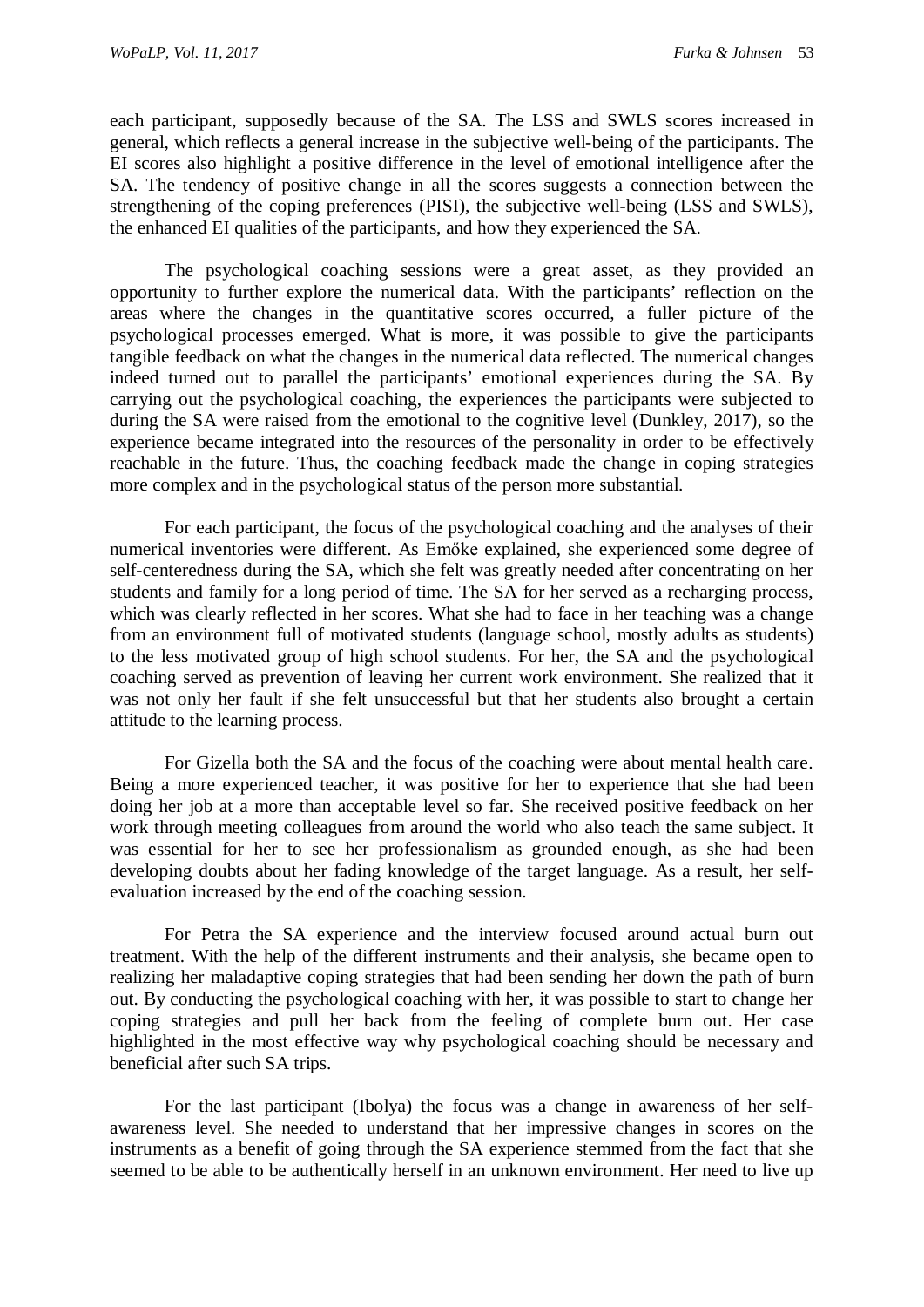to expectations lessened, she was able to go with the flow more when out of her comfort zone. As a result, she felt less caged in by rules – which she often sets for herself. This resulted for her in a personal experience of freedom, of letting it all go, making the SA a liberating experience. The realization of having had an invigorating experience came for her when she returned to her home environment where she was faced with her 'home' self of self-imposed restrictions. According to her, the psychological coaching session helped her manage her selfdevelopment better than if she had not had such an analysis of the inventories' scores and the processes behind them.

## **7 Limitations and future prospects**

The first and foremost limitation of the present study was its scope. Four participants with the same organizational and cultural background is not a wide sample. The research design did not intend to come up with generalizable results and conclusions, but rather to gain an understanding of the effects of two weeks of SA experienced by these four participants, as described by case study methodology (Seliger & Shohamy, 1989). It was revealing to see the changes in the participants' minds as they verbalized their experiences and feelings, and how with the help of the verbalization those became an essential part of their professional developmental processes.

A second limitation of the project was the lack of validating some of the instruments in other languages, which might decrease the overall validity of research projects according to Szokolszky (2004). Whereas the SWLS in Hungarian has been properly tested (Maros, Sallay, Désfalvi, Szabó, and Ittzés, 2014), and the PISI is a Hungarian construct originally (Oláh, 2005), the Neale, Spencer-Arnell, and Wilson (2009) EI inventory has not been validated, and the validation of the Hungarian version of the LSS could not be directly found. We took the latter test from the "75 papír és ceruza teszt" [75 paper-pen test booklet] which is considered among Hungarian psychology scholars as the go-to for major instruments in Hungarian (personal communication with members of the School Psychology Care of the Pedagogical Service of the Educational Ministry of Hungary), and many of the tests therein do have Hungarian validation processes listed in an online document [\(http://www.ttk.mta.hu/wp](http://www.ttk.mta.hu/wp-content/uploads/tesztek.htm)[content/uploads/tesztek.htm\)](http://www.ttk.mta.hu/wp-content/uploads/tesztek.htm). However, the only reference to the LSS validation we could find was in Demetrovics (2007) who states that the Hungarian translation was prepared by the Department of Personal and Health Psychology of ELTE (p.35).

Another point of criticism might be that the lapse of time between the first and second round of data collection was too long, thus the scores might reflect changes connected to some other factors, not the SA. However, with the help of the psychological coaching sessions, the *outcome* of the change was evoked. The psychological coaching took the participants back to their psychological state experienced during the SA, and by the end of the coaching helped them to become aware and process the changes, as the theory on mentalization/mindfulness (Davies & Hayes, 2011) describes it. However, as the focus of the study was whether there was a change in connection with SA programs and how that change manifested itself in professional and personal development, the lapse of time between data collection rounds was not considered as detrimental to the overall results.

Concerning the future, it became evident that conducting assessment interviews as defined by Burke and Demers (1979) could be useful prior to the whole process of the mobilities, as these could reveal the default state of the participants' psychological condition,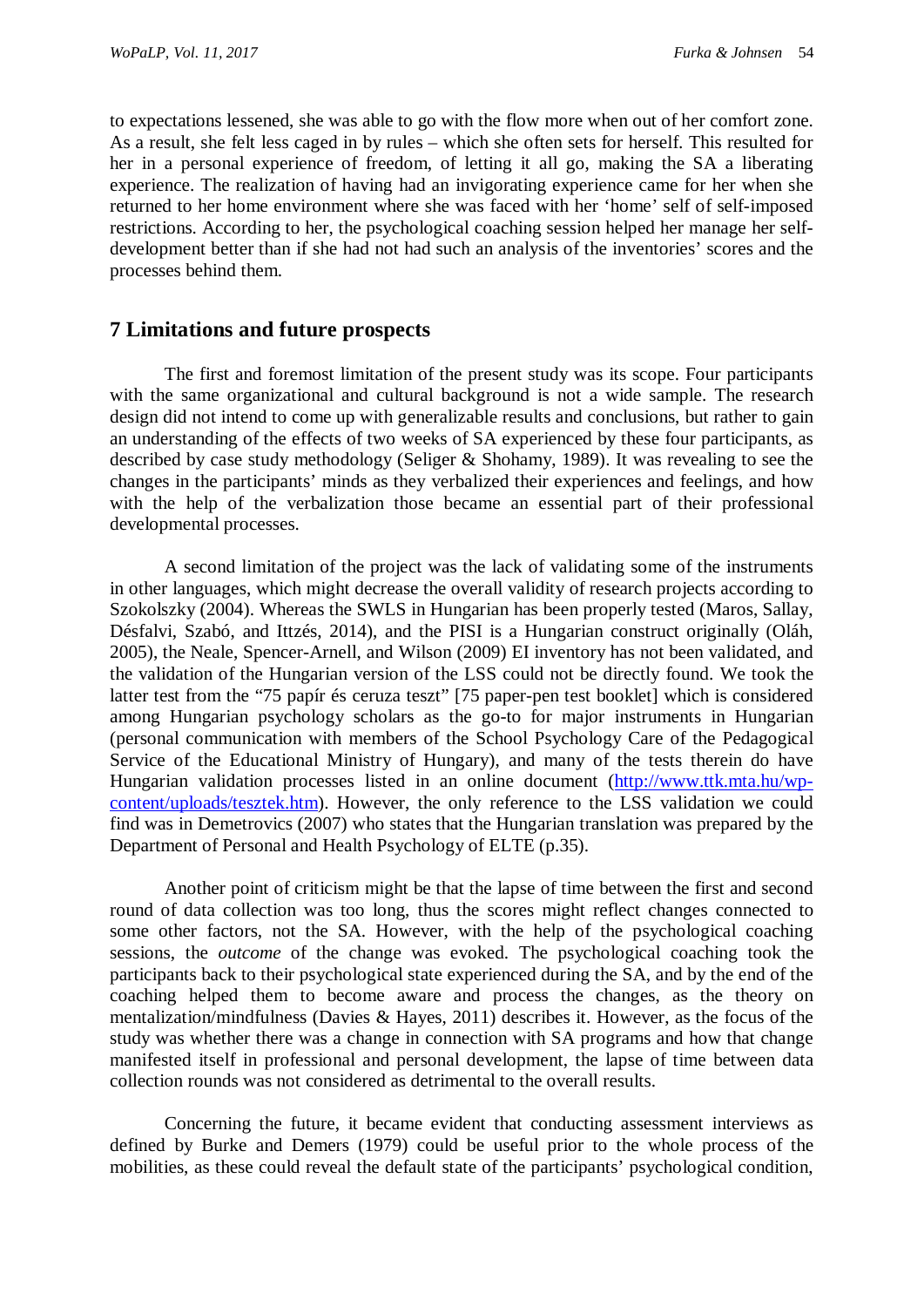almost at the time of applying for the grant. Furthermore, with the interdisciplinary approach of including the Burke and Demers (1979) assessment interviews, we could administer a three-session psychological coaching after the SA so that a complex psychological coaching process could be built around the *input,* which would give a wider frame and more depth for the processes of the participants. It would also be important to do future research on how effectively short SA change remains apparent in secondary school teachers' psychological repertoire. Six months later, another follow-up psychological coaching session could be carried out.

Future investigations could focus on how burn out can be avoided with the help of the psychological coaching of an SA experience for secondary teachers. Such studies could examine how – by observing their experience – the participants could realize their own personality boundaries more clearly. It should highlight how having their personality boundaries more clearly defined would help secondary teachers in realizing their competences more noticeably. This in turn would aid them in choosing appropriate teaching methods. As a result of knowing their competences and applying techniques more effectively, teachers would feel more successful; therefore the chances of burn out could be reduced.

Finally, it would also be important to investigate how SA participants' experience and the changes in their personal and professional development could effectively influence their students' attitude, motivation and performance of language and cultural learning. The pedagogical implications of such research would aid secondary school teachers in motivating future generations to learn as many foreign languages as possible while still in compulsory education. Convincing students of the significance of acquiring a number of foreign languages could influence positively the integration of non-university graduates into the job market, and thus the marketability and the worth of secondary school graduates might highly increase.

# **8 Conclusion**

The present study aimed at revealing any personal and/or professional effects of a short study abroad program, such as the two-week Erasmus+ teacher training trips. It set out to investigate if and how psychological developments were at play. Along the lines of our analytical structure explained in section 2, the case study followed the experiences of four participants. Firstly, they dived into the *setting* of a SA trip. Secondly, they experienced the *input*, which was being outside their own comfort zone. Then they had a certain *reaction* to the *input* that we measured with the PISI, LSS, SWLS and EI instruments. Finally, they verbalized their experiences in a psychological coaching session that made them realize the *outcome* of the experience, namely, how the whole process had shaped their personal and professional development.

Changes in the psychological immune system and the emotional intelligence level of the participants after the SA indicated adjustment in personal development and professional competences as a result of the SA program. Therefore, it could be claimed that PISI, SWLS, LSS and EI scores may be used as valid indicators of how people deal with stressful situations and influences while abroad and their newly acquired personal skills of self-management. These coping strategies could presumably come into play in their professional competence and practice.

Apart from the numerical changes in the indices for the psychological immune system, the emotional intelligence level, and the subjective well-being of the participants, another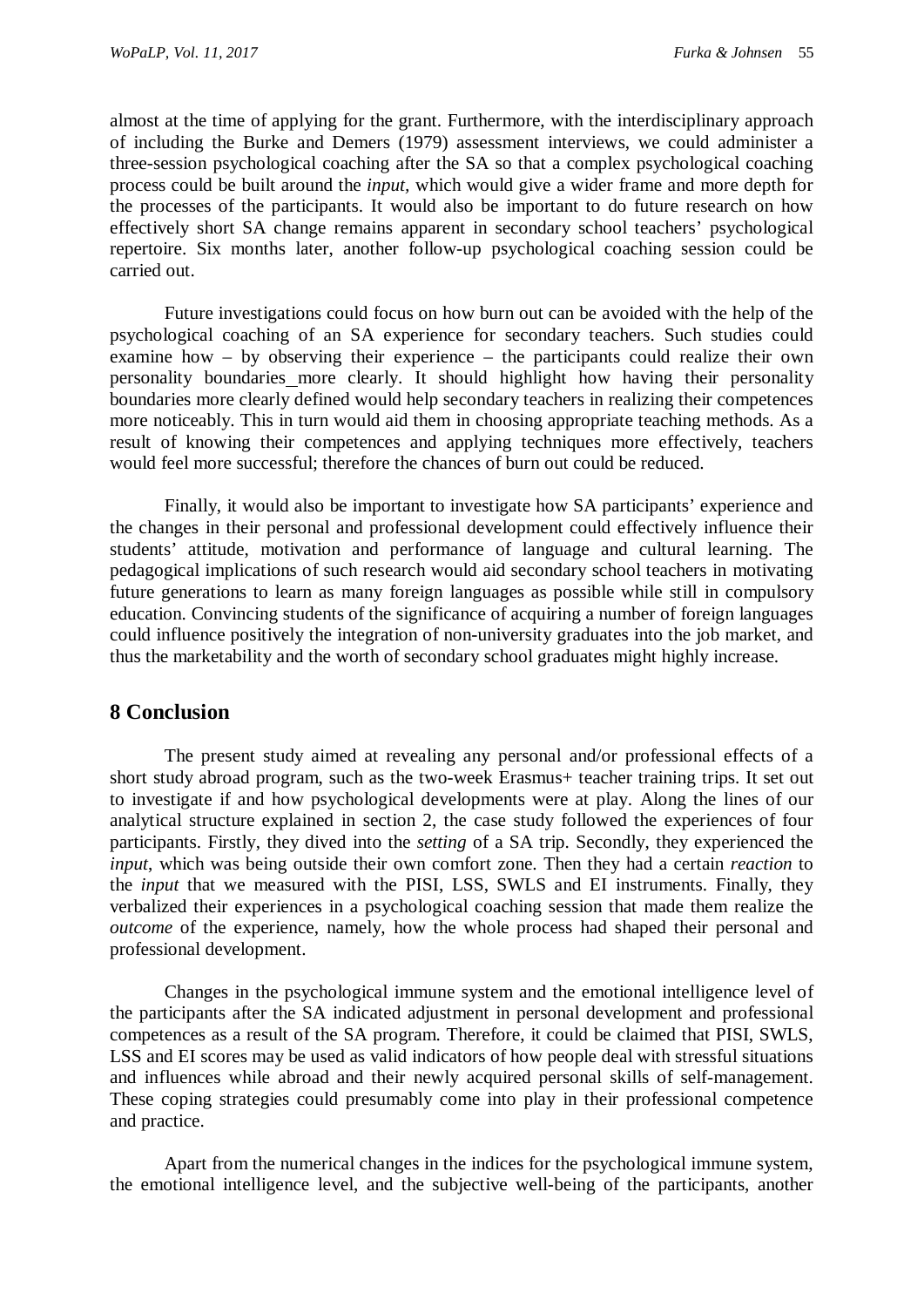major finding was that psychological coaching was highly beneficial after the SA, as it could make even overwhelming emotional input sensible for the participants at a cognitive level. As a result of the psychological coaching sessions, the participants realized new things about themselves and in addition to the expansion of their professional and factual knowledge; their psychological status was brought into the centre of attention. The overall feeling of accomplishment during the SA was given a satisfactory round-up and/or follow-up with psychological coaching, which increased the participants' sense of achievement.

The psychological coaching also helped establish a positive washback effect (Pan, 2009) of the research project in as much as the participants felt by the end of the sessions that the instruments did measure what they were told they would measure. All those numbers made sense by the end of the project because they could connect their experiences to the phenomena described by the scores of the inventories. With the help of psychological coaching the participants thought through their experience, analysed their home culture patterns of behaviour and attitude so that they could turn a potential distress situation into eustress resulting in profession development and personal growth.

Overall, it seems from the present investigation that psychological coaching after SA programs could greatly help provide a frame for the *outcome* phase of SA trips. In the present study, all the participants were from the same high power distance culture (Hofstede, Hofstede, & Minkov, 2010; Furka, 2013). For people from such a cultural background experiencing difficulties or full-blown culture shock could mean feeling incompetent, giving them a sense of failure. Proper psychological coaching sessions could help them process the experience and turn distress into eustress in their personal development, as it was indeed the case for the participants included in this research enterprise with their SA experience.

The SA can become a real developmental process for secondary school teachers where first three and then a fourth follow-up session of psychological coaching can provide a fully supported developmental course. This would clearly define personality boundaries at play in teaching situations. With the follow-up session half a year later, the teaching methods at play in real time teaching situations may help secondary school teachers to see the already incorporated *outcome* of the SA experience in their everyday teacher identity in the long run.

*Proofread for the use of English: by Michele Pelyhe, Copy Editor, Toronto, Ontario, Canada*

# **References**

*75 papír-ceruza teszt* [75 Paper-pen tests booklet]. (n.d.) Budapest: Animula Kft.

- Batool, S. S. (2011). Emotional intelligence based treatment in mental illness: a prospective analysis. *Pakistan Journal of Social Sciences, 31*(2), 251-259. Retrieved April 16, 2017 from [http://www.bzu.edu.pk/PJSS/Vol31No22011/Final\\_PJSS-31-2-05.pdf](http://www.bzu.edu.pk/PJSS/Vol31No22011/Final_PJSS-31-2-05.pdf)
- Bastian, V.A., Burnsand, N.R., & Nettelbeck, T. (2005). Emotional intelligence predicts life skills, but not as well as personality and cognitive abilities. *Personality and Individual Differences 39*(6), 1135-1145. Retrieved April 14, 2017 from <http://citeseerx.ist.psu.edu/viewdoc/download?doi=10.1.1.540.7867&rep=rep1&type=pdf>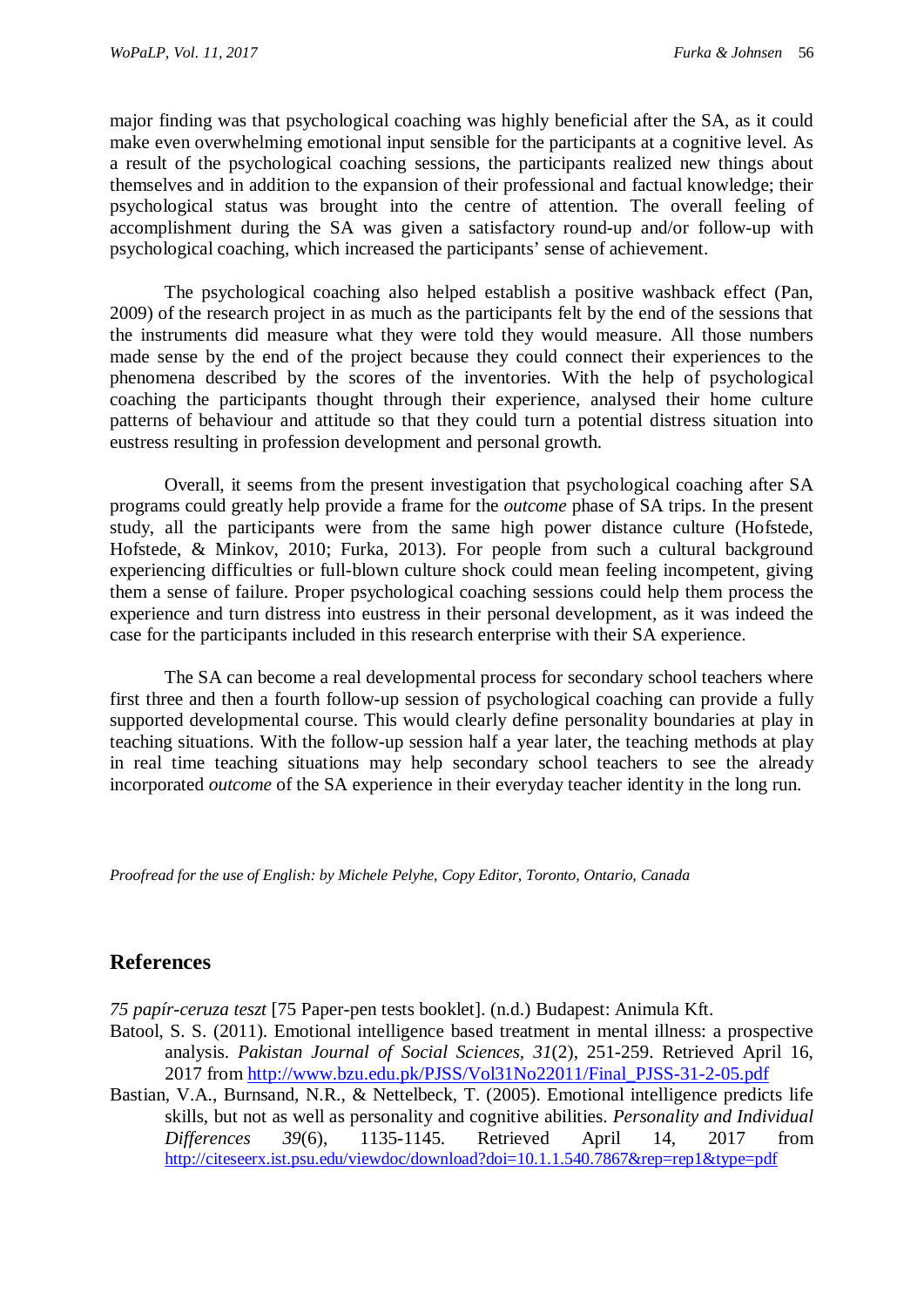- Bell, B. A. (2010). Pretest and posttest design. In N. J. Salkind (Ed.), *Encyclopedia of research design* (pp.1086-1091). Thousand Oaks, CA: Sage.
- Bennett, M. J. (1986). A developmental approach to training intercultural sensitivity. *International Journal of Intercultural Relations, 10*(2), 179-196.
- Bibi, F., Kazmi, S. F., Chaudhry, A. G., & Khan, S. E. (2015). Relationship between emotional intelligence and coping strategies among university teachers of Khyber Pakhtunkhwa. *Pakistan Journal of Science, 67*(1), 81-84. Retrieved 15 April, 2017 from: [https://www.researchgate.net/publication/277668053\\_RELATIONSHIP\\_BETWEEN\\_EMOTI](https://www.researchgate.net/publication/277668053_RELATIONSHIP_BETWEEN_EMOTIONAL_INTELLIGENCE_AND_COPING_STRATEGIES_AMONG_UNIVERSITY_TEACHERS_OF_KHYBER_PAKHTUNKHWA) [ONAL\\_INTELLIGENCE\\_AND\\_COPING\\_STRATEGIES\\_AMONG\\_UNIVERSITY\\_TEAC](https://www.researchgate.net/publication/277668053_RELATIONSHIP_BETWEEN_EMOTIONAL_INTELLIGENCE_AND_COPING_STRATEGIES_AMONG_UNIVERSITY_TEACHERS_OF_KHYBER_PAKHTUNKHWA) [HERS\\_OF\\_KHYBER\\_PAKHTUNKHWA.](https://www.researchgate.net/publication/277668053_RELATIONSHIP_BETWEEN_EMOTIONAL_INTELLIGENCE_AND_COPING_STRATEGIES_AMONG_UNIVERSITY_TEACHERS_OF_KHYBER_PAKHTUNKHWA)
- Boyle, I. T. (2003). *The impact of adventure-based training on team cohesion and psychological skills development in elite sporting teams*. Wollongong, AU: Universal Publishers.
- Bracht, O., Engel, C., Janson, K., Over, A., Schomburg, H., & Teichler, U. (2006). *The professional value of Erasmus mobility. Final report presented to the European Commission – DG Education and Culture.* Retrieved April 16, 2017 from <https://www.eumonitor.nl/9353210/d/belang%20erasmus%20onder%20professionals.pdf>
- Brandenburg, U., [Berghoff, S.,](http://www.che.de/cms/?getObject=247&getLang=de&strAction=show&PK_User=28) Taboadela, O., Bischof, L., Gajowniczek, J., Gehlke, A., [Hachmeister, C.,](http://www.che.de/cms/?getObject=247&getLang=de&strAction=show&PK_User=27) Ilieski, Z., Leichsenring, H., Petrova, D., & Vancea, M. L. (2014). *The Erasmus Impact Study. Effects of mobility on the skills and employability of students and the internationalisation of higher education institutions*. The European Commission. Luxembourg: Publications Office of the European Union. Retrieved June 21, 2017 from

[http://ec.europa.eu/dgs/education\\_culture/repository/education/library/study/2014/eras](http://ec.europa.eu/dgs/education_culture/repository/education/library/study/2014/erasmus-impact_en.pdf) [mus-impact\\_en.pdf](http://ec.europa.eu/dgs/education_culture/repository/education/library/study/2014/erasmus-impact_en.pdf)

- Brink, E. (2009). *The relationship between occupational stress, emotional intelligence and coping strategies in air traffic controllers.* Unpublished master thesis, Department of Industrial Psychology: Faculty of Economic and Management Sciences, Stellenbosch University, South Africa. Retrieved April 16, 2017 from <http://hdl.handle.net/10019.1/2661>
- Brown, D. H. (1986). Learning a second culture. In J. M. Valdes (Ed.), *Culture bound* (pp.33- 47). Cambridge: Cambridge University Press.
- Burke, J.P., & Demers, S. T. (1979). A paradigm for evaluating assessment interviewing techniques. *Psychology in the School, 16*(1), 51-60.
- Campbell, A., Converse, P. E., & Rodgers, W. L. (1976). *The quality of American life: Perceptions, evaluations, and satisfactions.* New York: Russell Sage Foundation.
- Chen, Ch. P. (1999). Professional issues: common stressors among international college students: research and counselling implications. *Journal of College Counselling 2*(1), 49-65.
- Creswell, J. (2007). *Qualitative inquiry and research design*. (2nd ed.). Thousand Oaks, CA: Sage.
- Davis, D. M., & Hayes, J. A. (2011). What are the benefits of mindfulness? A practice review of psychotherapy-related research. *Psychotherapy, 48*(2), 198-208.
- Demetrovics, Zs. (2007). Drog, család, személyiség. Különböző drogok használatának személyiségpszichológiai és családi háttere. [Drug, family, personality. Family and personality psychology background of using different drugs]. Budapest: L'Harmattan. Retrieved on November 19, 2017 from

[http://demetrovics.hu/dokumentumok/Drog\\_Csalad\\_Szemelyiseg\\_2007\\_nyomda.pdf](http://demetrovics.hu/dokumentumok/Drog_Csalad_Szemelyiseg_2007_nyomda.pdf)

Diener, E. (1984). Subjective well-being. *Psychological Bulletin, 95*(3), 542-575. Retrieved April 16, 2017 from

[https://internal.psychology.illinois.edu/~ediener/Documents/Diener\\_1984.pdf](https://internal.psychology.illinois.edu/%7Eediener/Documents/Diener_1984.pdf)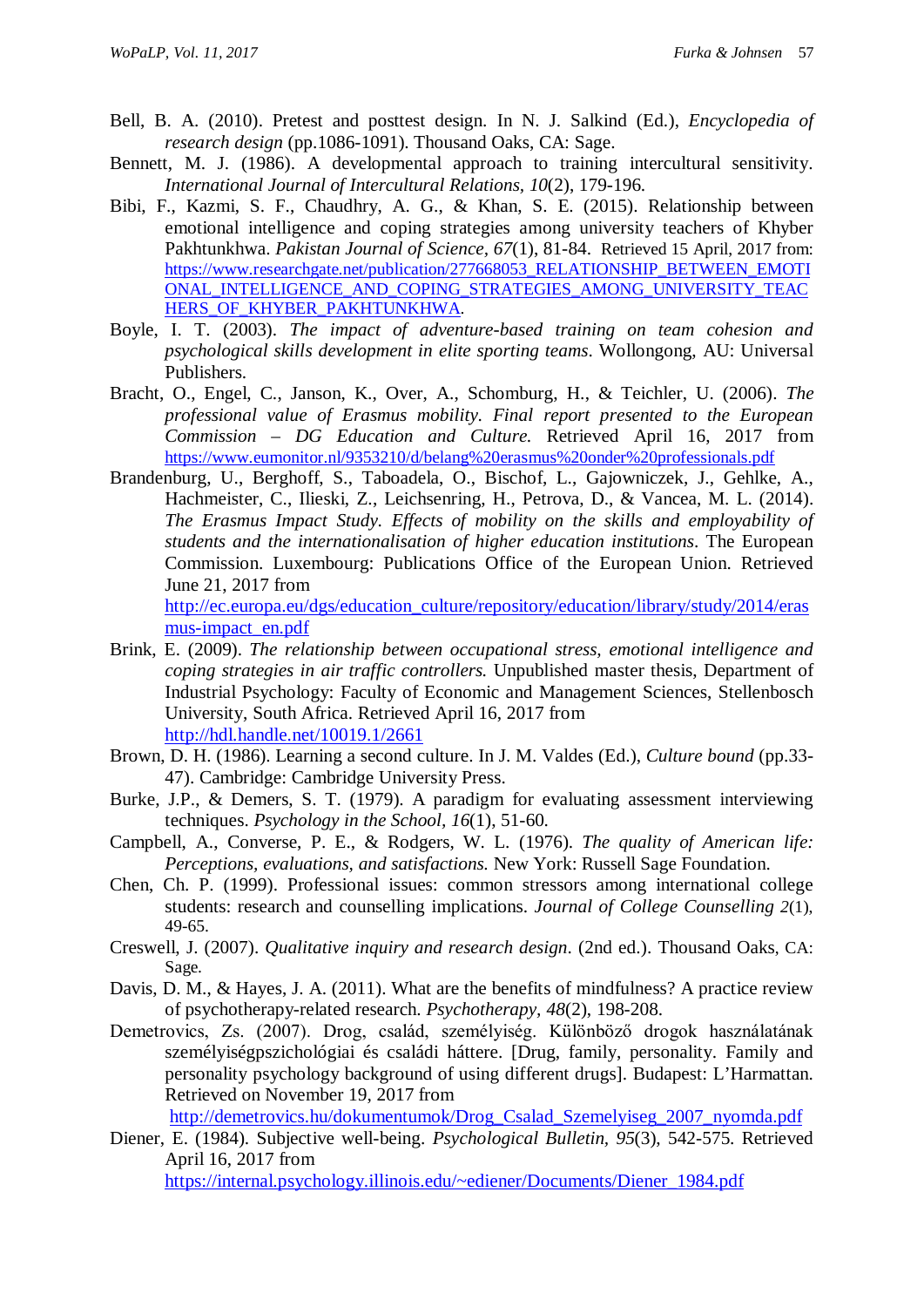Diener, E. (2006). Understanding scores on the satisfaction with life scale. Retrieved March 31, 2017 from

[https://internal.psychology.illinois.edu/~ediener/Documents/Understanding%20SWLS](https://internal.psychology.illinois.edu/%7Eediener/Documents/Understanding%20SWLS%20Scores.pdf) [%20Scores.pdf](https://internal.psychology.illinois.edu/%7Eediener/Documents/Understanding%20SWLS%20Scores.pdf)

- Diener, E., Suh, E. M., Lucas, R.E., & Smith, H.L. (1999). Subjective well-being: three decades of progress. *Psychological Bulletin, 125*(2), 276-302.
- Diener, E. D., Emmons, R. A., Larsen, R. J., & Griffin, S. (1985). The satisfaction with life scale. *Journal of personality assessment, 49*(1), 71-75.
- Dörnyei, Z. (2007). *Research methods in applied linguistics*. New York: Oxford University Press.
- Driscoll, P., Rowe, J.E., & Thomae, M. (2014). The sustainable impact of a short comparative teaching placement abroad on primary school language teachers' professional, linguistic and cultural skills. *The Language Learning Journal, 42*(3), 307-320.
- Dunkley, C. (2017). Teaching clients how to cope. *European Journal of Counselling Theory, Research and Practice, 1*(3), 1-7. Retrieved April 16, 2017 from: <http://www.europeancounselling.eu/volumes/volume-1-2017/volume-1-article-3/>
- Engel, C. (2010). The impact of Erasmus mobility on the professional career: Empirical results of international studies on temporary student and teaching staff mobility. *Revue belge de géographie, 4*, 351-363.
- Furka, I. (2013). *Cultural value orientation studies in foreign language education in Hungary: Establishing a Hungarian cultural value orientation profile for application in foreign language education in Hungary*. Unpublished doctoral dissertation, Eötvös Loránd University of Budapest: Budapest.
- Garcia, C. (2010). Conceptualization and measurement of coping during adolescence: A review of the literature. *Journal of Nursing Scholarship, 42*(2), 166-185.
- Gardner, R.C., & Lambert, W.E. (1959). Motivational variables in second-language acquisition. *Canadian Journal of Psychology, 13,* 266-272.
- Geertz, C. (1973). *The interpretation of cultures: Selected essays*. New York: Basic Books.
- Gifford, J. (2005). *Action learning. Principles and issues in practice*. Institute of for Employment Studies. Brighton: UK. Retrieved April 16, 2017 from <http://www.employment-studies.co.uk/system/files/resources/files/mp49.pdf>
- Goleman, D. (1996). *Emotional intelligence*. London: Bloomsbury.
- Goleman, D. (2001). Emotional intelligence: Issues in paradigm building. *The Emotionally Intelligent Workplace, 13,* 26.
- Herr, K., & Anderson, G. L. (2015). *The action research dissertation: a guide for students and faculty*. Thousand Oaks, CA: Sage.
- Hettema, J. Steele, J., & Miller, W. R. (2005). Motivational interviewing. *Annual Review of Clinical Psychology, 1*(1), 91-111.
- Hofstede, G., Hofstede, G. J., & Minkov, M. (2010). *Cultures and organizations: Software of the mind.* Revised and expanded 3rd Edition. McGraw-Hill.
- Janson, K., Schomburg, H., & Teichler, U. (2009). The professional value of Erasmus mobility. The impact of international experience on former students' and on teachers' careers. Retrieved April 16, 2017 from [http://www.aca](http://www.aca-secretariat.be/fileadmin/aca_docs/images/members/2009_The_Professional_Value_of_ERASMUS_Mobility_01.pdf)[secretariat.be/fileadmin/aca\\_docs/images/members/2009\\_The\\_Professional\\_Value\\_of](http://www.aca-secretariat.be/fileadmin/aca_docs/images/members/2009_The_Professional_Value_of_ERASMUS_Mobility_01.pdf) ERASMUS Mobility 01.pdf
- Kobau, R., Sniezek, J., Zack, M. M., Lucas, R. E., & Burns, A. (2010). Well-being assessment: An evaluation of well-being scales for public health and population estimates of well-being among US adults. *Applied Psychology: Health and Well-Being, 2*(3), 272-297.